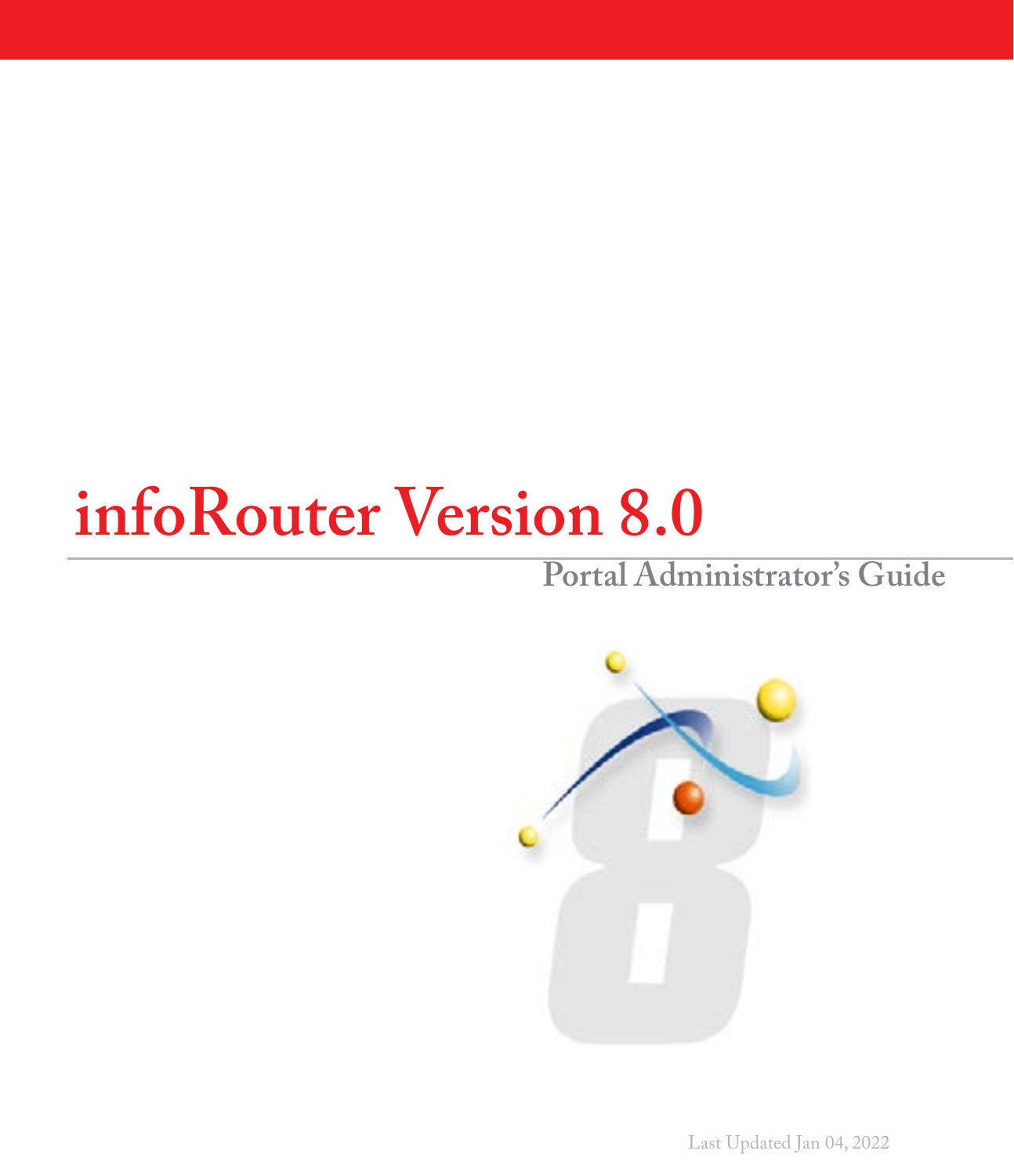#### © *Active Innovations, Inc.*

Names of all products herein are used for identification purposes only and are trademarks and/or registered trademarks of their respective owners.

Active Innovations, Inc. makes no claim of ownership or corporate association with the products or companies that own them.

Copyright ©1998 – 2022 Active Innovations, Inc.

312 Main Street East Setauket, NY 11718 **USA** Phone: +1-631-218-7600 Fax: +1-631-218-7606 E-mail: support@inforouter.com URL: http://www.inforouter.com/

This guide is distributed in the hope it will be useful, but WITHOUT ANY WARRANTY; without even the implied warranty of MERCHANTABILITY or FITNESS FOR A PARTICULAR PURPOSE. See the infoRouter License Agreement for more details.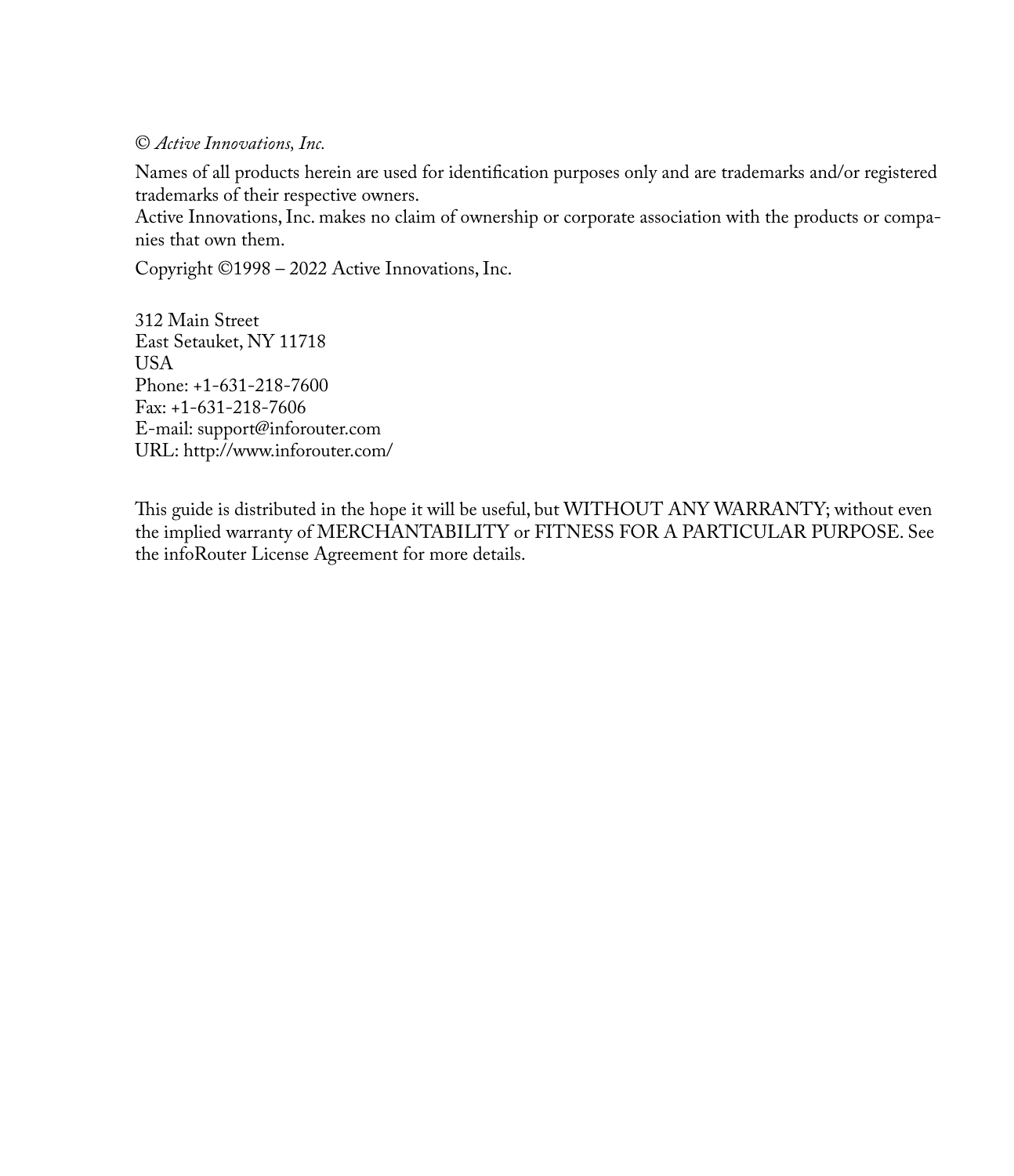### Contents

**1)** *Introduction*

**2)** *How to create Portals*

**3)** *Designing Portals*

- **4)** *How to change the portal layout*
- **5)** *How to add a new gadget to the portal*
- **6)** *How to edit the portal header*
- **7)** *Portal Resources*
- **8)** *Rollback changes*
- **9)** *Release changes*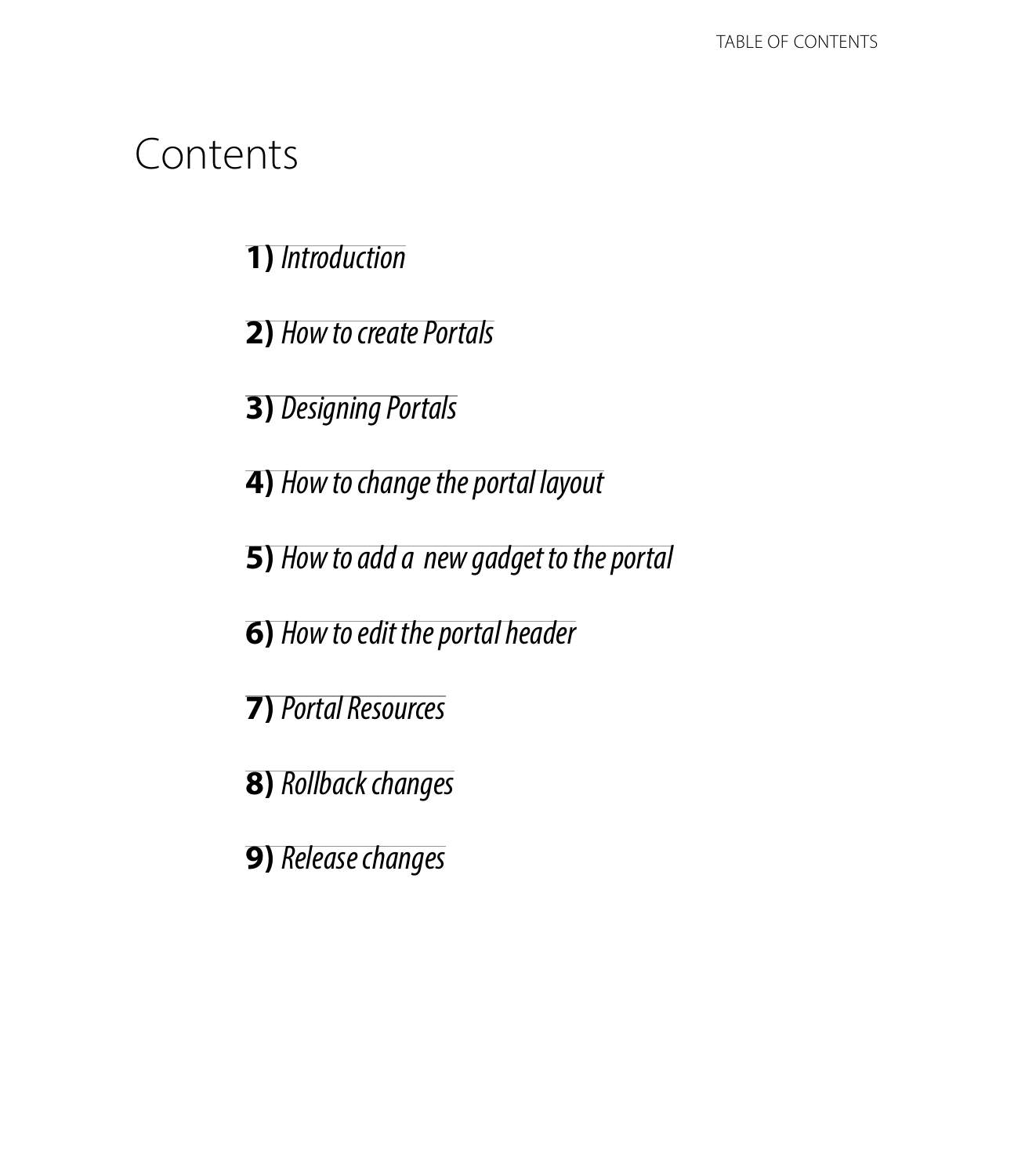### 1) Introduction to infoRouter Portals

Web Portal Software Systems have become a very effective communication medium for sharing information and conducting business transactions with customers, vendors and partners. Portals have become gateways to information in many progressive companies where employees directly log into corporate portals to start their days.

infoRouter Web Portal Software is an integral part of the core infoRouter Enterprise Content and Document Management Software Platform. Our Portal Management System dramatically simplifies the creation and management of portals. The focus of our portals are on presenting documents and content in an effective manner to individuals, groups, customers, partners and vendors.

infoRouter Portals promote a high level of standardization and reuse of content and resources. Predetermined content in infoRouter can be easily presented in the portal without any involvement from web masters or IT staff. New or updated content in infoRouter is automatically reflected on to the portal making it virtually maintenance free. Portal content can be edited from remote locations without the involvement of technical staff.

An unlimited number of web portals can be created to serve multiple audiences. infoRouter lets you create as many portals as you wish with no limitations whatsoever. Multi-language portals to serve overseas customers and customer specific portals are among the common usage scenarios or infoRouter portals.

#### **Key benefits of infoRouter Portals:**

Productivity gains due to increased speed in which information can be found. Increased collaboration

Easy access to enterprise resources

Increased effectiveness

Ability to quickly build custom portals for multiple audiences

#### **Key usage scenarios of Web Portals:**

Knowledge Management Portals Management Portals for Executives and Managers Customer portals Employee portals Partner portals Project portals Self-service portals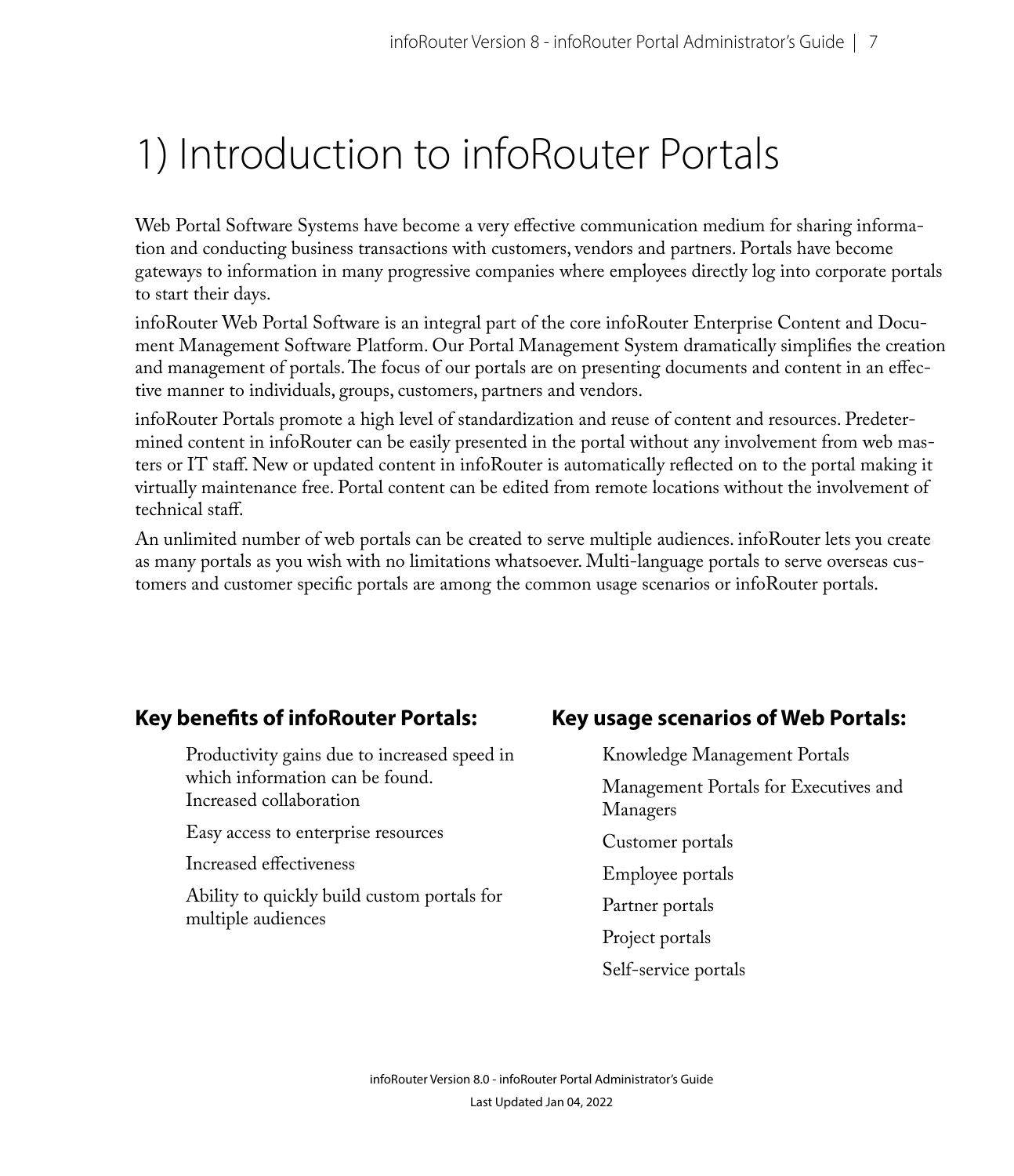### 2) How to create Portals

Only the "System Admistrators" can create infoRouter portals. Once the portal is created, the System Administrator may assign Portal Administrators to manage the portal.

#### **To create an infoRouter Portal, perform the following:**

Navigate to the "Control Panel"

Click on the "Portals" link.

Click on the "New Portal" link from the tool bar.

In the "New Portal" window, perform the following

Select a "Template" portal from the "Model Portal" drop down control.

The default template that is used when creating a new portal is called "Template". You may choose any of the available portals as your starting point by selecting it as your "Model Portal".

Enter a "Name" for the new portal.

Click "Ok" to create the new portal.

#### **Setting up Portal Administrators:**

The System Administrator may assign "Portal Administrators" to manage the day-to-day maintenance of portals. To setup "Portal Administrators", navigate to the portal and click on the "Management" link located on the bottom of your portal screen. Remember, this link only appears to existing Administrators and the System Administrator.

Navigate to the "Control Panel"

Click on the "Portals" link.

Select the portal to which you wish to assign administrators.

Click on the "Portal Administrators" link on the toolbar.

The "Portal Administrators" window will appear.

Click on the "Add Administrators" button.

Select one or more users from the list that appears.

Click "Ok" to add the selected users as Portal Administrators.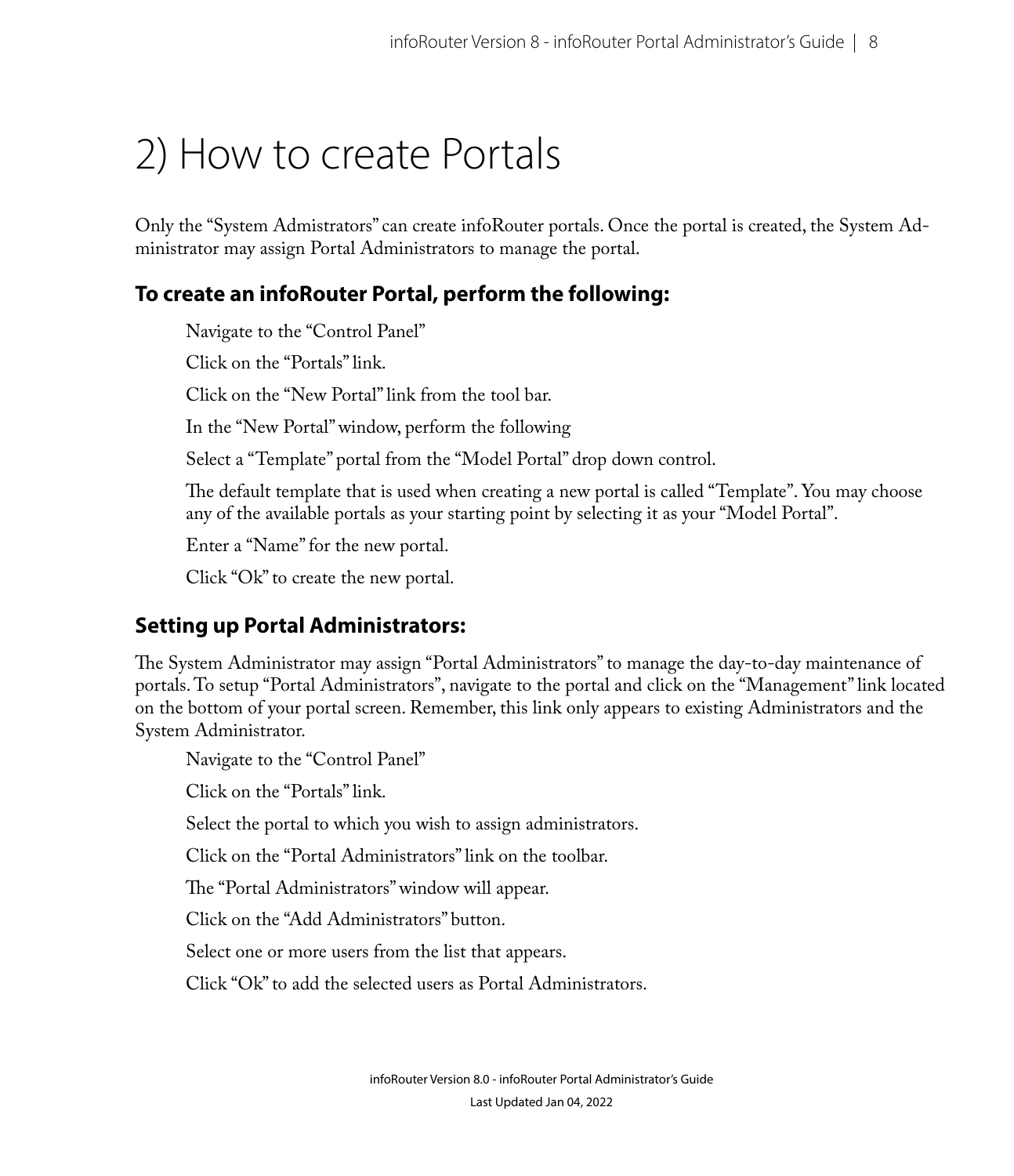### 3) Designing Portals

Once the portal is created, you may navigate to the portal and change the layout to suit your needs.

#### **To design an infoRouter Portal, perform the following:**

Create a new portal or navigate to an existing portal

Scroll to the bottom of the portal page and click on the "Design Mode" link.

Notice that a set of new links will appear in the bottom of the portal page.

When you go into the design mode, a copy of the existing portal is made. The changes you are about to make to the portal will not apply to the existing portal until you release your changes.

Notice that in design mode, a properties icon appears on the upper-right corner of each gadget on the portal. Click on this icon to display the gadget properties. Each gadget has different properties you can set to achieve the desired effect.



infoRouter Version 8.0 - infoRouter Portal Administrator's Guide

Last Updated Jan 04, 2022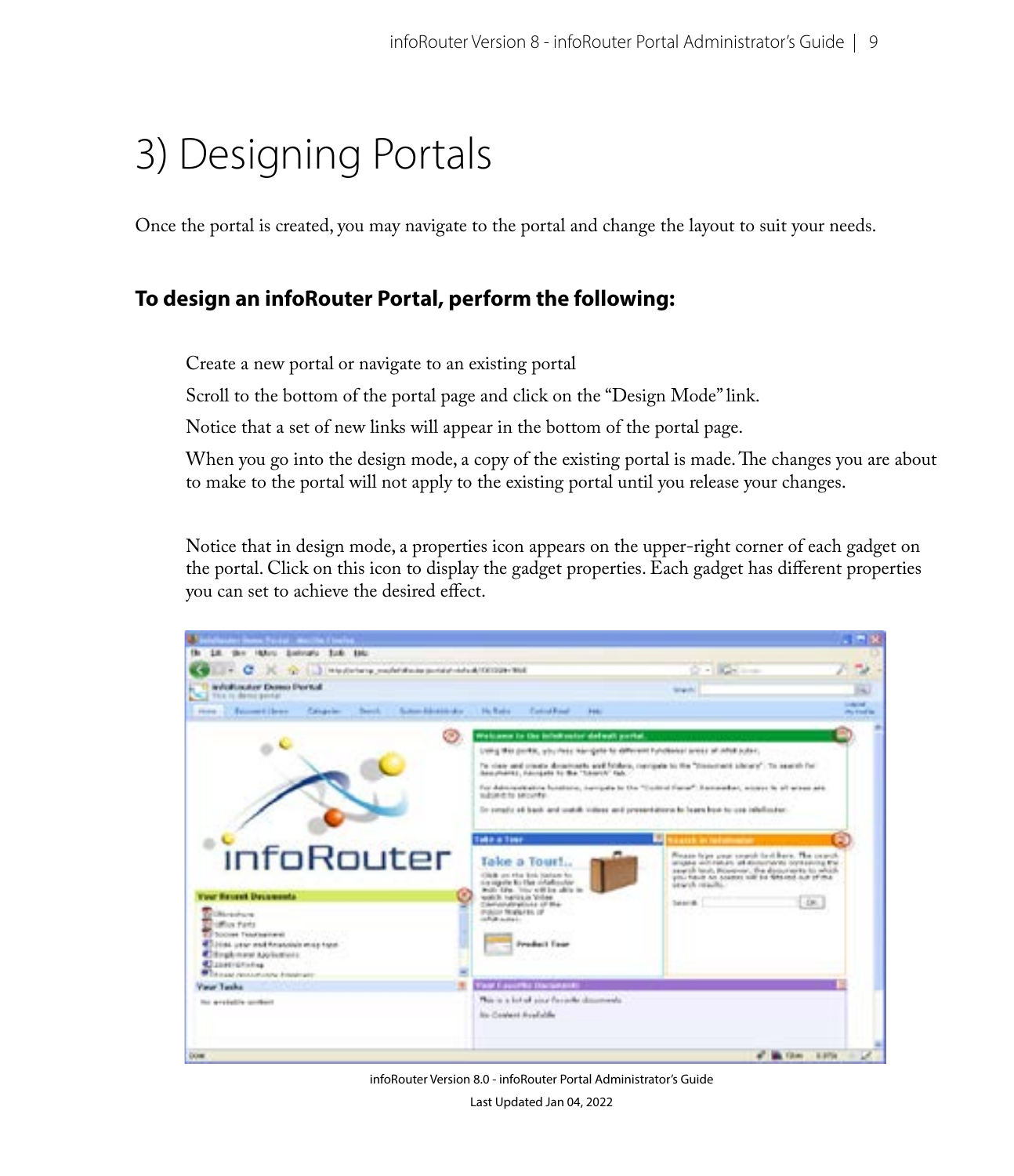## 3) Designing Portals (continued)

Notice that in the design mode, a new set of links appear on the bottom blue bar. Here is a list of design mode links and how they are used.

#### **Design Mode links:**

#### **Change Layout**

Click on this link to switch to "Layout" mode. In this mode, you will be able to drag portal boxes around. You may also show or hide portal gadgets in this mode.

#### **Add New Gadget**

Click on this link to display the "Add new Gadget" window. In this window, you can select from a list of built-in gadgets to add to your portal.

#### **Edit Portal Header**

Click on this link to Change or Edit the portal title, description and portal logo.

#### **Portal Resources**

Click on this link to add images and style sheets to your portal.

#### **Rollback Changes**

Click on this link to cancel your changes to the portal. This will revert the portal back to its original state.

#### **Release Changes**

Click on this link to overwrite the existing portal with the modified version.

#### **Return to Portal**

Click on this to go back to the main portal screen.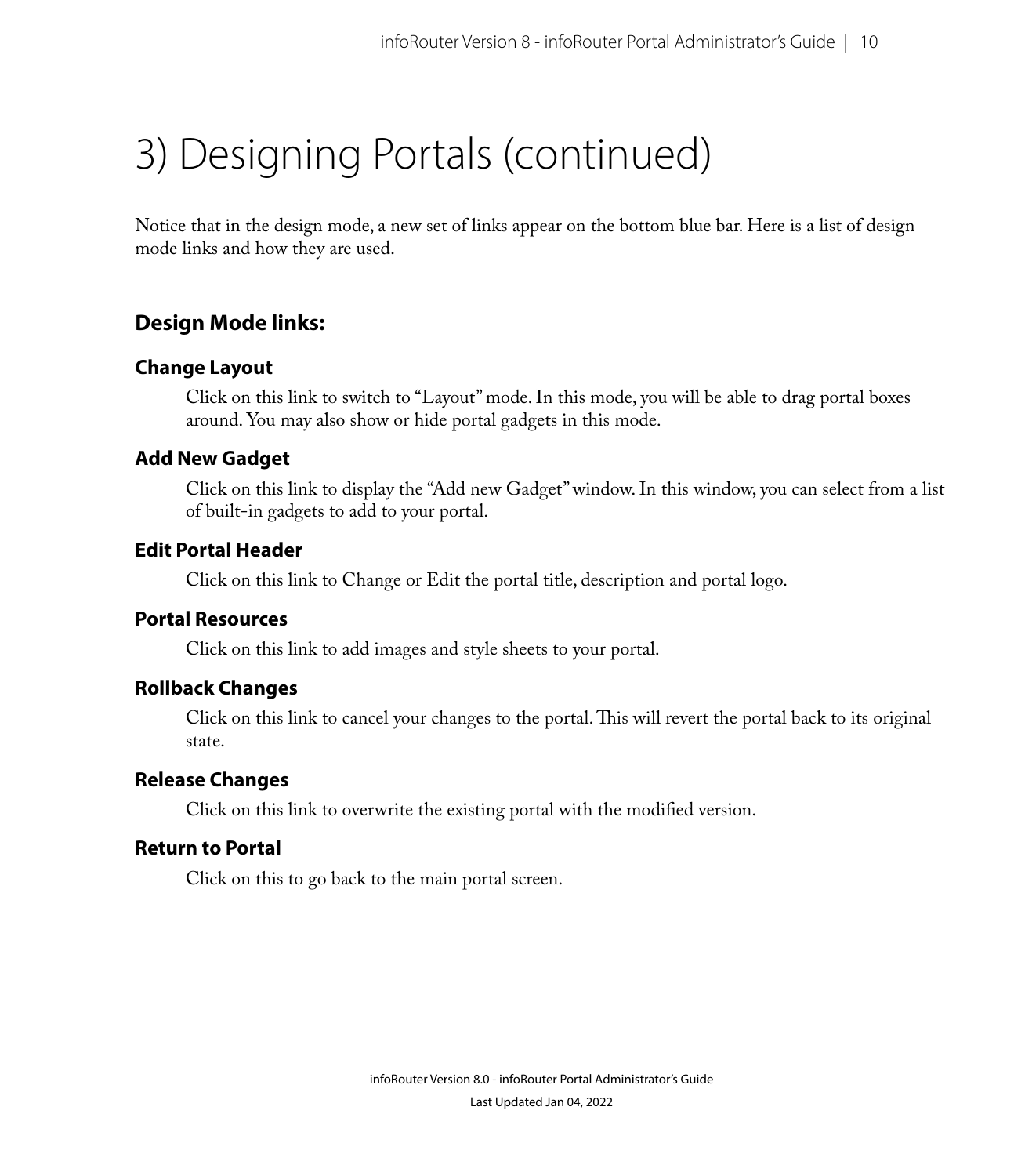### 4) How to change the portal layout.

Changing the portal layout allows you to change the position of portal gadgets around the page. It also allows you to change the size of the gadgets to fit the contents.

#### **To go into the layout mode, perform the following:**

Click on the "Change Layout" link to go into the "Layout" mode.

Once in the layout mode, notice that the gadget borders will revert to a dashed style.

Move your mouse to the upper-left corner of the gadget.

Holding down your mouse key, you may move the gadget around the portal screen.

Now move your mouse to the lower-right corner of the gadget.

Holding down your mouse key, you may resize the gadget.

When finished, click on the "Save Portal Layout" link located on the blue bar

*Note: Remember, even when you choose to save the layout, the portal is not affected by your changes until you choose to "release changes".*



infoRouter Version 8.0 - infoRouter Portal Administrator's Guide

Last Updated Jan 04, 2022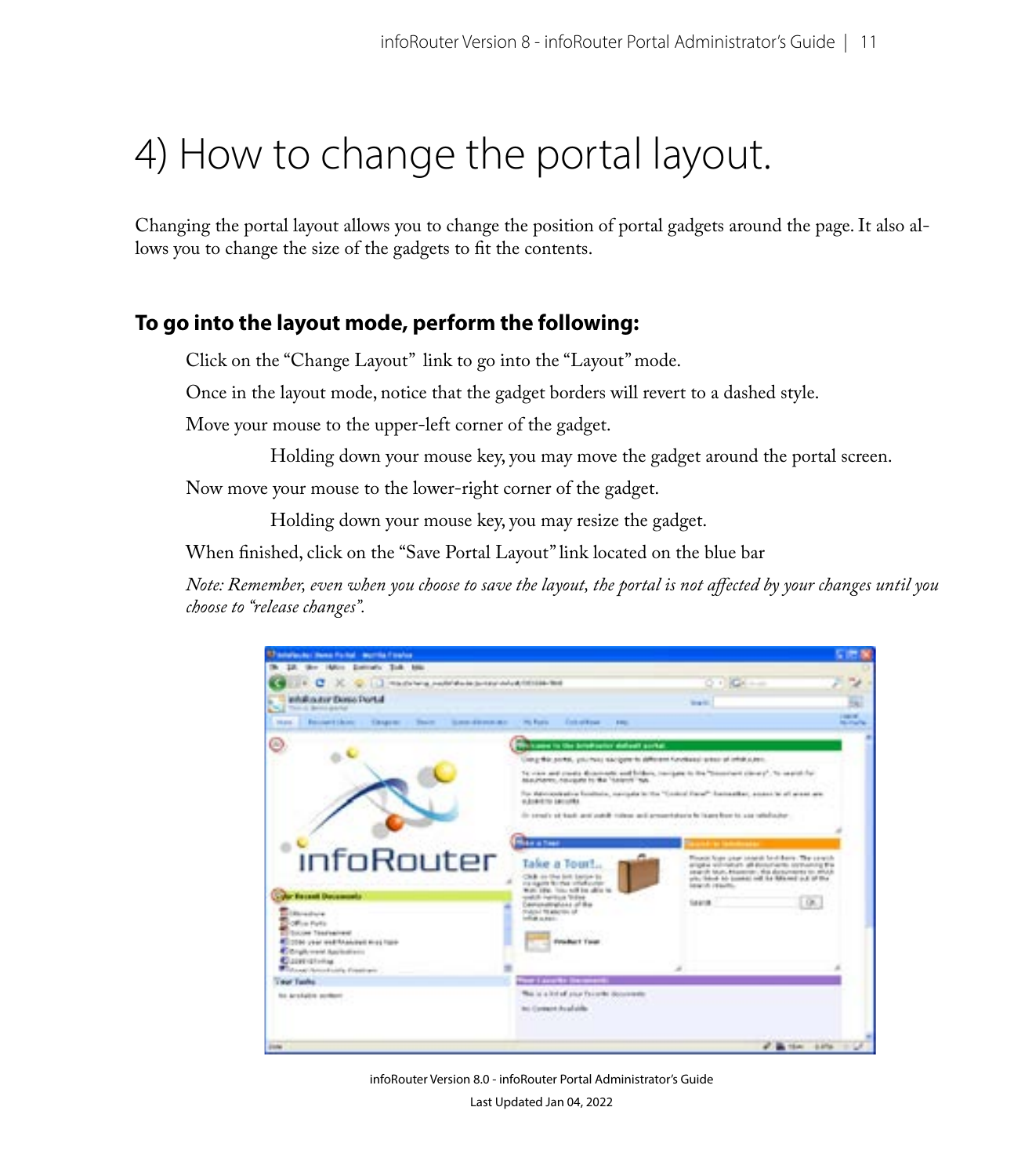## 5) How to add a new gadget to the portal.

You may add to and remove gadgets from infoRouter portals. You may also have multiple instances of the same gadget on an infoRouter portal.

#### **To add an new gadget to the portal, perform the following:**

Click on the "Add New Gadget" link on the bottom blue bar.

A pop-up window will appear displaying a list of available gadgets.

Pick a gadget from the list and click on the "Ok" button to add the selected gadget to the portal.

This will display the gadget properties dialog box.

Every gadget will have a familiar but very different properties window. This is because each gadget has been designed to perform a different function.

As with other gadget properties, you may edit the "Box Title" and make adjustments to the colors and borders of the gadget.

Once you make the desired edits, click ok to add the gadget to the portal.

Notice that infoRouter will try to position the gadget to an empty spot on the portal.

If you would like to change the position of the gadget, please go into the "Layout Mode" by clicking on the "Change Layout" link located on the bottom blue bar.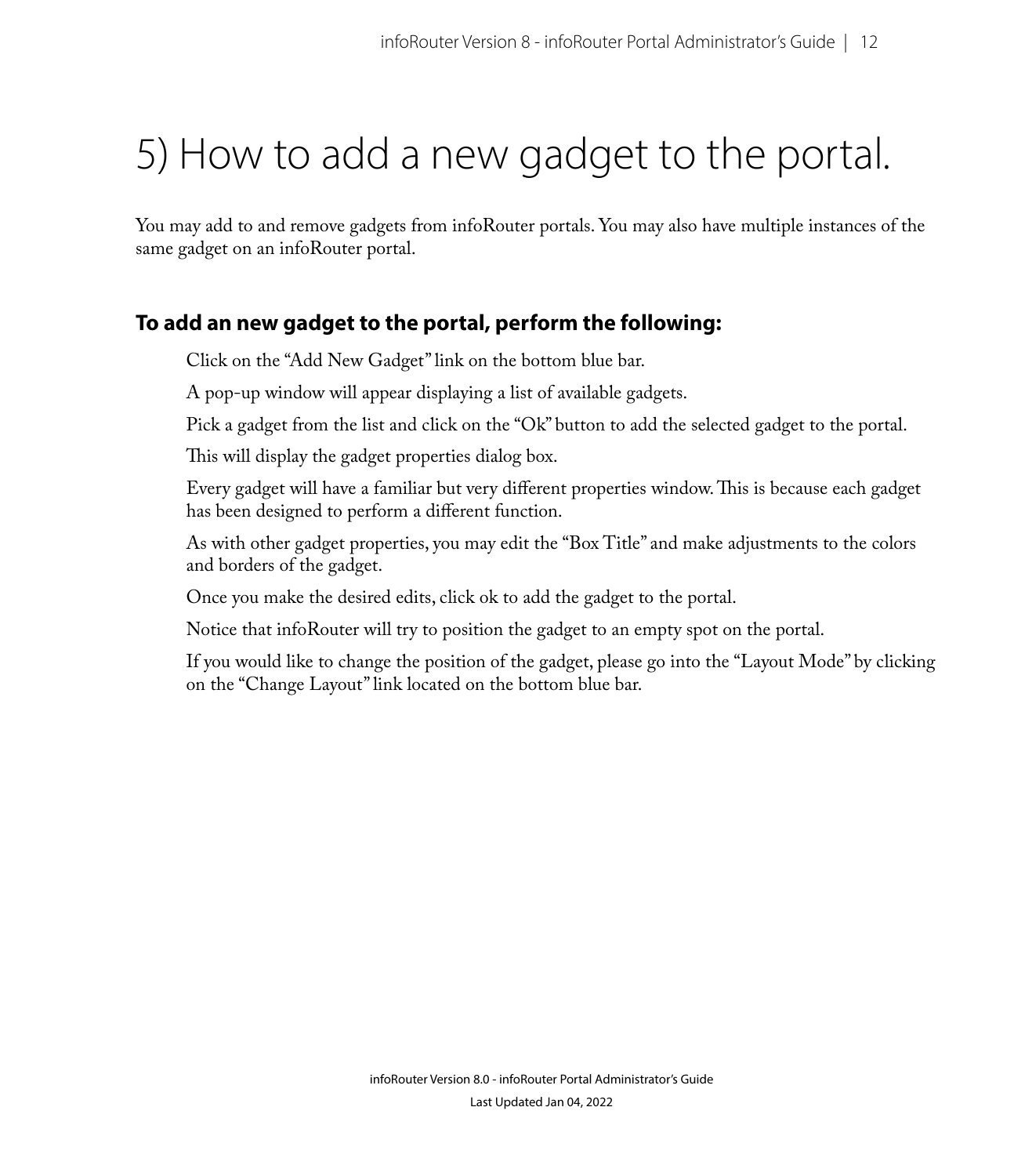### 6) How to edit the Portal header

Edit the portal header to change the portal title, description and the portal logo. The portal header also includes the tabs that appear on infoRouter portals. You may turn these tabs on and off from the portal header.

#### **To edit the portal header, perform the following:**

Click on the "Edit Portal Header" link located on the bottom blue bar.

In the Portal Header window, you may edit the following:

The text fields such as the portal title and portal description

Change the name of the portal logo (The logo file must be in the portal resources)

You may also turn portal tabs on/off by checking the appropriate check boxes.

*Notes: You may uncheck the "Document Library" if you would like to prevent users from navigating into the document library. Similarly, you may also disable the "Member Login" control so that users cannot login to infoRouter from this portal.*

|                                | U Fait Portal Header - circuit - Martila Fredes.                                     |               | $-10$       |
|--------------------------------|--------------------------------------------------------------------------------------|---------------|-------------|
|                                | http://whenay_ear/infoReuter/(distrintelevater.equithets@ame=~defaultimethod=deploy- |               |             |
| Edit Port al Header + Adelault |                                                                                      | <b>Harley</b> | Climat      |
| Ferral Title 1                 | Infolactor Derio Portal                                                              |               |             |
| For all Concelebrate           | This is shown postal.                                                                |               |             |
| Restablished in                | <b>Rigo of</b>                                                                       |               |             |
| <b>Denverto Christini</b>      | 回                                                                                    |               |             |
| Calegorie II                   | Θ                                                                                    |               |             |
| deurch-                        | ø                                                                                    |               |             |
| <b>The first Lugica</b>        | Я                                                                                    |               |             |
| Control Panel II               | g,                                                                                   |               |             |
| Nailworkinn: 9                 |                                                                                      |               |             |
| Felp:                          | Ø                                                                                    |               |             |
|                                |                                                                                      |               |             |
|                                |                                                                                      |               |             |
|                                |                                                                                      |               |             |
|                                |                                                                                      |               |             |
|                                |                                                                                      |               |             |
|                                |                                                                                      |               | <b>Jack</b> |
|                                |                                                                                      | of the room   |             |

infoRouter Version 8.0 - infoRouter Portal Administrator's Guide Last Updated Jan 04, 2022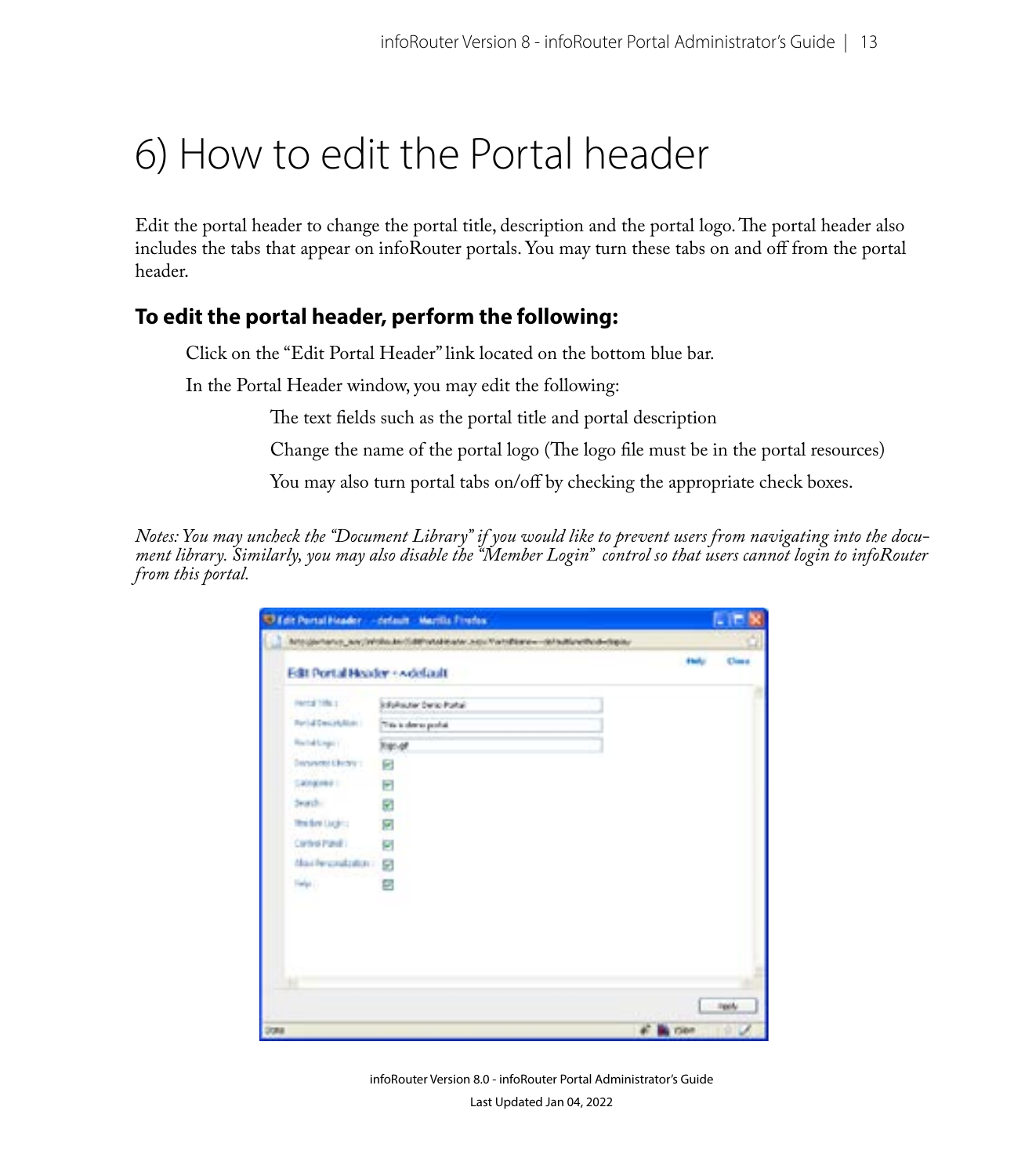### 7) Portal Resources

Every portal is assigned a set of resources when it is created. The resources of the new portal are an exact copy of the template portal or the "Model Portal" used when creating the portal. The portal resources are a collection of the portal logo, the portal css and other images used in the portal.

#### **To add or remove resources from a portal, perform the following:**

Click on the "Portal Resources" link located on the bottom blue bar.

Remove any of the unwanted portal resources by click on the "trash" icon located on the action column for each resource.

To add any resources, click on the "browse" button to display the contents of your local disk. Select the resource and click on the upload button. Notice that if you choose a resource with the same name to upload, infoRouter will overwrite the existing resource with the new one.

|                            | Di Portal Resources - default - Aiszilla Firefox                         |            |                           | <b>CONTENT</b>   |    |
|----------------------------|--------------------------------------------------------------------------|------------|---------------------------|------------------|----|
|                            | http://orhanspwor/infoRautor/Fartallicoources.aspx?Partallizero---dataut |            |                           |                  | S. |
|                            | Portal Resources - Adefault                                              |            | <b>Bludo</b>              | <b>Close</b>     |    |
| <b>New Option Requires</b> | Name                                                                     | 520        | Podfed                    | Amon             |    |
|                            | <b>Si Part allages bra</b>                                               | $10 - 0$   | 28 Servery 2009 17:53:55  | ä                |    |
|                            | 0.00.07                                                                  | 1.08       | 10 March 2009 21:29:36    | a                |    |
|                            | Portal coc                                                               | 6 iB       | 16 Sune 2004 (2131:26)    | 齿                |    |
|                            | tommedia.of                                                              | 2.01       | 19 June 2004 11:14:44     | á                |    |
|                            | Lib-Lct. of                                                              | 1.88       | 18 Julie 2004 08:04:28    | Ok               |    |
|                            | In 10-satedda                                                            | 1 (8)      | 19 June 2004 11:16-26     | a                |    |
|                            | Taheatour-02-all                                                         | S (B)      | 19 July 2004 11:15:38     | Ö.               |    |
|                            | Video ant DS, off                                                        | 2.08       | 21 October 2006 13(37:01) | $\alpha$         |    |
|                            | werknown at                                                              | <b>Bit</b> | 08 Sansary 2009 18:04:18  | ۵                |    |
|                            |                                                                          |            |                           |                  |    |
| Dine                       | <b>RUT</b>                                                               |            | at 1<br><b>BE YSON</b>    | $\circ$ $\prime$ |    |

infoRouter Version 8.0 - infoRouter Portal Administrator's Guide Last Updated Jan 04, 2022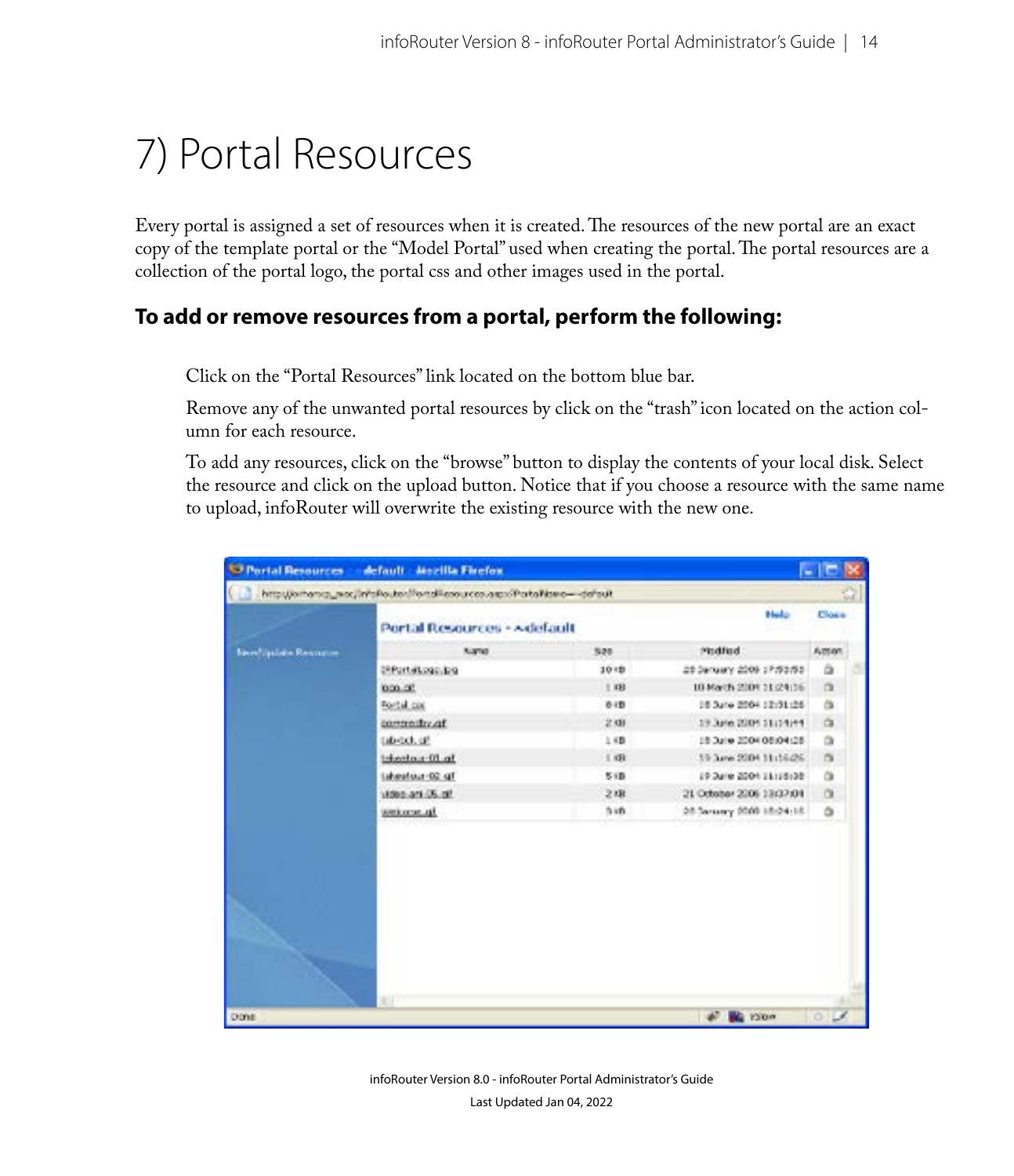### 8) Rollback changes.

Use this option if you wish to discard the changes you have made to the portal.

As indicated earlier, all changes to portals are made to a copy of the original portal so when you choose to rollback changes, the copy of the portal is simply deleted .